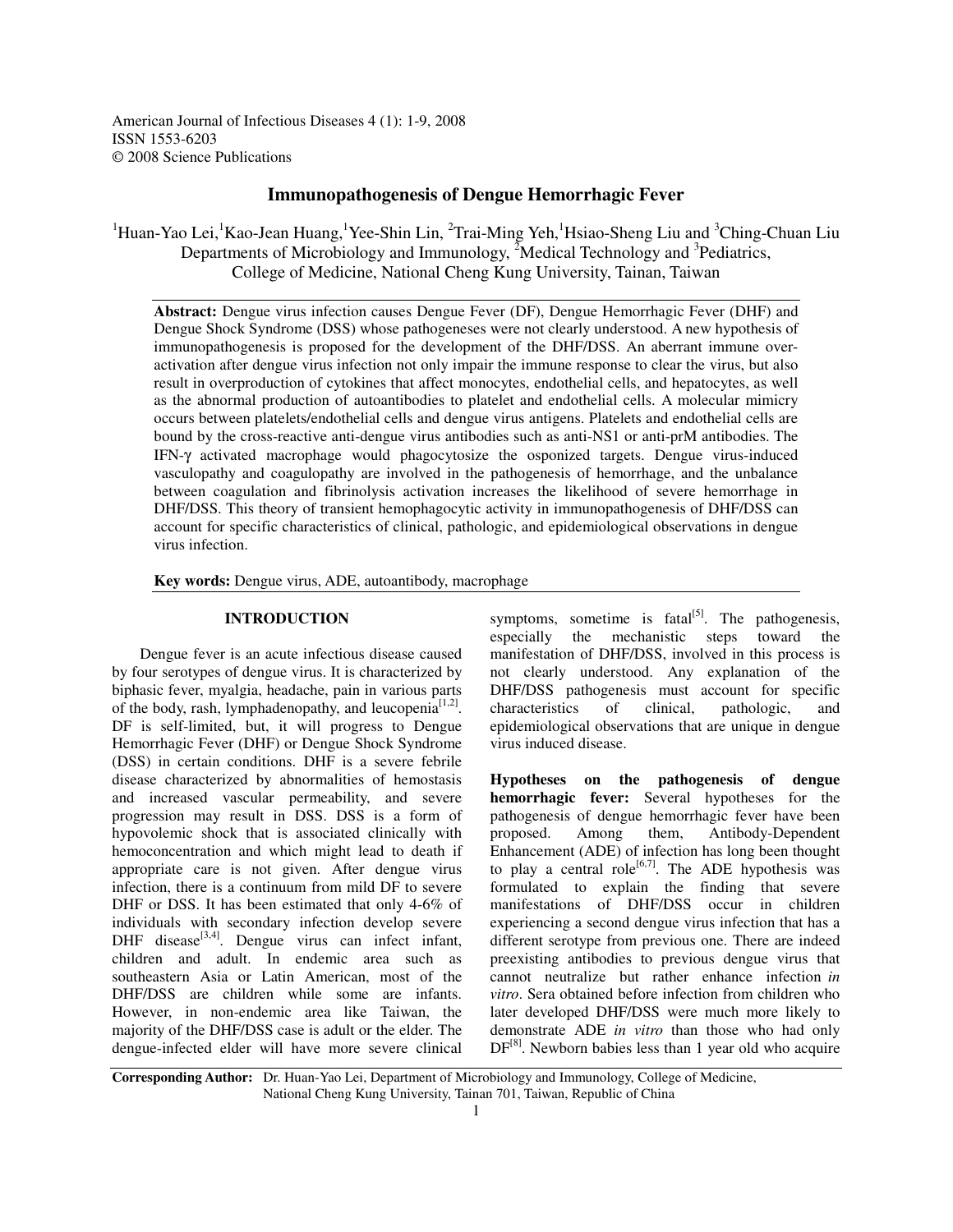maternal anti-dengue IgG antibody are also susceptible to developing DHF/DSS post primary infection<sup>[9]</sup>. Epidemiological studies support the association of DHF/DSS with secondary dengue virus infection. However, the association of DHF/DSS with prior immunity to other dengue serotypes by itself explains neither the pathogenetic basis of the association nor the molecular mechanism of DHF/DSS clinical manifestations. It is not clear how augmentation of dengue virus infection by enhancing antibodies leads to DHF/DSS.

Virus virulence, the capacity of a virus to produce disease in a host, is an alternative hypothesis for the pathogenesis of DHF/DSS. The different manifestations of DF, DHF, and DSS may be caused by variants of dengue virus with different degree of virulence. The risk of DHF/DSS is higher in secondary infections with dengue virus of serotype 2 compared with to that the other serotypes<sup>[10,11]</sup>. Structural differences have also been found among various isolates of DF and DHF patients<sup>[12]</sup>. Furthermore, it was reported that high dengue viremia titer was associated with increased disease severity $^{[13,14]}$ . Peak viral titers were 10- to 100fold higher in patients with DSS than those with DF in dengue-infected Thai children. Viral load is a contributing factor in the development of DHF/DSS. But, the virus load has dynamic change, varying from individual to individual, or even from day to day post infection. It declines quickly at the day of fever subsided. The viral load is reflective of its virulence, the high growth rate *in vivo*, or the consequence of the host immune response needs further differential investigation. However, persons infected with the same dengue virus will have different clinical manifestations, suggesting that host factors must play important roles in the development of the dengue disease.

Immunopathogenesis in dengue hemorrhagic fever has been proposed<sup>[15,16]</sup>. Serotype cross-reactive antibodies from the previous infection bind to virions without neutralization and enhance the entry of virus into monocytes. The number of virus-infected monocytes increases. As a result, the level of dengue virus-specific T cell activation is markedly enhanced. The T cells, especially the cross-reactive T cells, produce cytokines such as IFN-γ, IL-2 and TNFα and lyse dengue virus-infected monocytes. TNF $\alpha$  is also produced by activated monocytes. The complement cascade is activated by a virus-antibody complex as well as by several cytokines to release C3a and C5a which also have direct effects on vascular permeability. The synergistic effects of IFN-γ, TNFα and activated complement proteins trigger plasma leakage of endothelial cells in secondary dengue virus infection.

However, several issues remain unclear by this theory. Not all DHF/DSS cases are secondary infections. Although most of the DHF/DSS in children are secondary infection, but the DHF/DSS in infants are primary infection. Complement activation may be the result of severe disease, not the cause of DHF/DSS. DHF develops rapidly, usually over a period of hours, and resolves within 1 to 2 days in patients who receive appropriate fluid resuscitation. It is also not clear why both endothelial cells and platelets are the major targets to affect in dengue disease. No discernible sequelae are usually found. This scenario is not easily reconciled with the known tissue-destructive effects of inflammatory cytokines.

We have proposed an alternative immunopathogenesis for dengue virus infection<sup>[17]</sup>. Dengue virus infection causes aberrant immune responses. These aberrant immune responses not only impair the immune response to clear the virus, result in overproduction of cytokines, as well as abnormal production of autoantibodies. The aberrant generation of anti-NS1 antibodies that cross-react with platelet or endothelial cells initiates the subsequent development of dengue disease. Anti-platelet or anti-endothelial cell autoantibodies must be involved in the clinical manifestation of thrombocytopenia and endothelial cell dysfunction. Dengue virus infection-caused endothelial damage and bleeding also contribute to the hemorrhage, and the imbalance between coagulation and fibrinolysis activation increases the likelihood of severe hemorrhage in DHF/DSS. Hemostasis is maintained unless the dysregulation of coagulation and fibrinolysis persists. The dengue virus induced autoantibodies and pathogenetic changes will be discussed in the following sections.

**Clinical and pathologic manifestation of dengue virus infection:** Dengue fever is an acute febrile illness with headache, retro-orbital pain, myalgia, arthralgia, rash, leukopenia and mild thrombocytopenia. Biphasic fever and rash are the most characteristic features of classic dengue fever. Symptoms resolve after 2 to 7 days. Dengue hemorrhagic fever is an acute vascular permeability syndrome accompanied by abnormalities in hemostasis. The clinical features include plasma leakage, bleeding tendency, and liver involvement  $[1,2]$ . Capillary leakage develops rapidly over a period of hours, near or at the end of the febrile period when the symptoms of classic DF resolve. Pleural effusion, ascites, and hemoconcentration are indicative of intravascular volume loss. It can quickly progress to shock if patients do not receive intravascular fluid resuscitation. The hemorrhagic manifestations range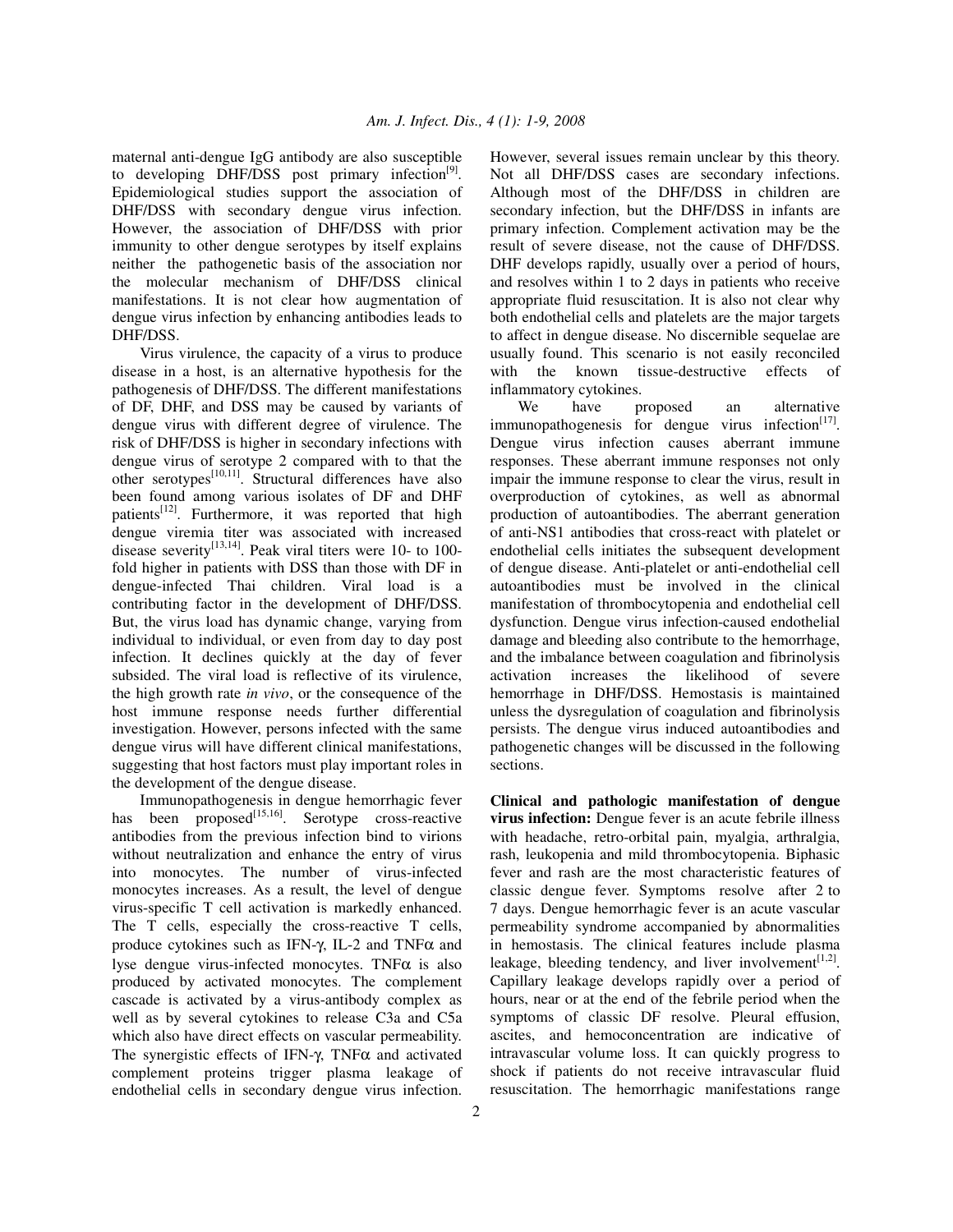from a positive tourniquet test to spontaneous bleeding from the nose or the gastrointestinal tract. Hemoconcentration and marked thrombocytopenia are two major characteristic features of DHF/DSS. Liver involvement is common in dengue virus infection with mild elevation of serum transaminases. Ample studies demonstrate that dengue virus can infect a variety of human primary cells including monocytes/macrophages, dendritic cells, B cells, hepatocytes, Kupffer cells and cell lines of endothelial and epithelial origin. However, these *in vitro* infections are modulated by the cell type and viral strain<sup>[18]</sup>. Therefore, damage or dysfunction of these cells or organs induced by dengue virus infection, either directly or indirectly is responsible for the progressive development of DHF/DSS.

**Dengue virus-induced aberrant immune activation:** We have reported that an abnormal immune status in dengue patients during a dengue serotype 3 Taiwan outbreak in 1998<sup>[19]</sup>. The immunophenotypes of consecutive blood samples from 29 dengue patients, of whom 21 had DF and 8 had DHF/DSS were determined by flow cytometry and fond that early activation marker CD69 appeared on lymphocytes and monocytes at day 4 post fever onset, and declined afterward. However, a transient reverse in the CD4/CD8 ratio occurred at day 6 to 14 post fever onset. The CD4/CD8 ratio inversion was manifested in 10 out of 29 dengue patients, and it was more frequently encountered in DHF/DSS than in DF patients. Analysis of the clinical blood cell count of these 10 cases showed that increase of immature neutrophils developed at fever day 5-6, CD4<sup>dim</sup> or CD8 dim monocytosis at day 6-7 and atypical lymphocytosis at day 8-10 post fever onset. The PHAstimulated T cell response was depressed as well. These changes in immune parameters are indicative of aberrant immune activation during dengue virus infection and might be involved in the initiation of the dengue pathogenesis.

Dengue virus can infect immature dendritic cells, monocytes, as well as B cells. Monocytes were the major target for dengue virus infection, but they will undergo apoptosis to prevent the spread of virion, but also decrease the virus-induced inflammation because the apoptotic cells will be phagocytosed by macrophages. Although the immature dendritic cells were reported to be 10-times more permissive for dengue virus infection than monocytes or macrophages<sup>[20]</sup>, but no antibody enhancement of infection was observed even though they express Fc receptors. The infection of dendritic cells stimulates their maturation and cytokine production of  $TNF\alpha$  and

IFN $\alpha$ , but not of IL-6 and IL-12<sup>[21]</sup>. The levels of IL-12 are higher in DF than DHF patients. No IL-12 could be detected in patients with DHF grades III and  $IV^{[22]}$ . This deficiency in IL-12 production might lead to a shift to the Th2-type response and inappropriate CTL generation. In addition to monocytes or dendritic cells, human B cells can also support dengue virus replication *in vitro*. The dengue virion production, as well as enhancing antibody phenomenon on dengue virion and TNF- $\alpha$  /IL-6 cytokine release were similar in both B cells and monocytes [23] . King *et al.*, have reported that B cells were the principal circulating mononuclear cells infected by dengue virus. The majority of the virus was recovered from  $CD20<sup>+</sup>$  B cells of dengue patients<sup>[24]</sup>. The effect of dengue infection on B cells, together with the overproduction of B-cell growth factor IL-6, might trigger the maturation of plasma cells and the generation of autoantibodies that will be discussed later. These immune deviations not only delay virus clearance, but also trigger cytokine overproduction and auto-anti-platelet antibodies that initiate the subsequent pathogenesis of dengue virus infection.

Since mononuclear cells are overactivated during acute dengue infection, it is expected that elevated levels of cytokines can be found in serum. Indeed, there are elevations of serum cytokine levels in dengue patients. High levels of T-cell activation markers such as the soluble IL-2 receptor, soluble CD4, soluble CD8, IL-2, and IFN-γ, as well as monokines, e.g., TNFα, IFN-β and GM-CSF, were detected in dengue-infected children, and these markers were higher in DHF/DSS patients than in DF patients<sup>[25,26]</sup>. High serum levels of inhibitory cytokines such as IL-10 or the soluble receptors of sTNFRI and sTNFRII were also found in  $DHF<sup>[27]</sup>$ . We also reported a mixed Th1/Th2 cytokine profile in primary infection of infant DHF and secondary infection of children DHF<sup>[28]</sup>. Both proinflammatory cytokines (IFN-γ, TNF-α) and antiinflammatory cytokines (IL-10, IL-6) were elevated in the sera of infants and children with DHF/DSS. However, the concentrations of IFN-γ and IL-10 were not different between children with secondary dengue infections and infants with primary dengue infections. No increase of IL-4 and IL-2 were found. This is different from the Rothman and Ennis's viewpoint that cross-reactive T cells in response to secondary infection of different serotype can produce more cytokines and cause more severe  $DHF^{[29]}$ . It seems that enhancing antibodies from either mothers (primary infection in infants) or previous infection (secondary infection in children) will promote infection of Fc-bearing cells resulting in a large infected cell mass in patients. The T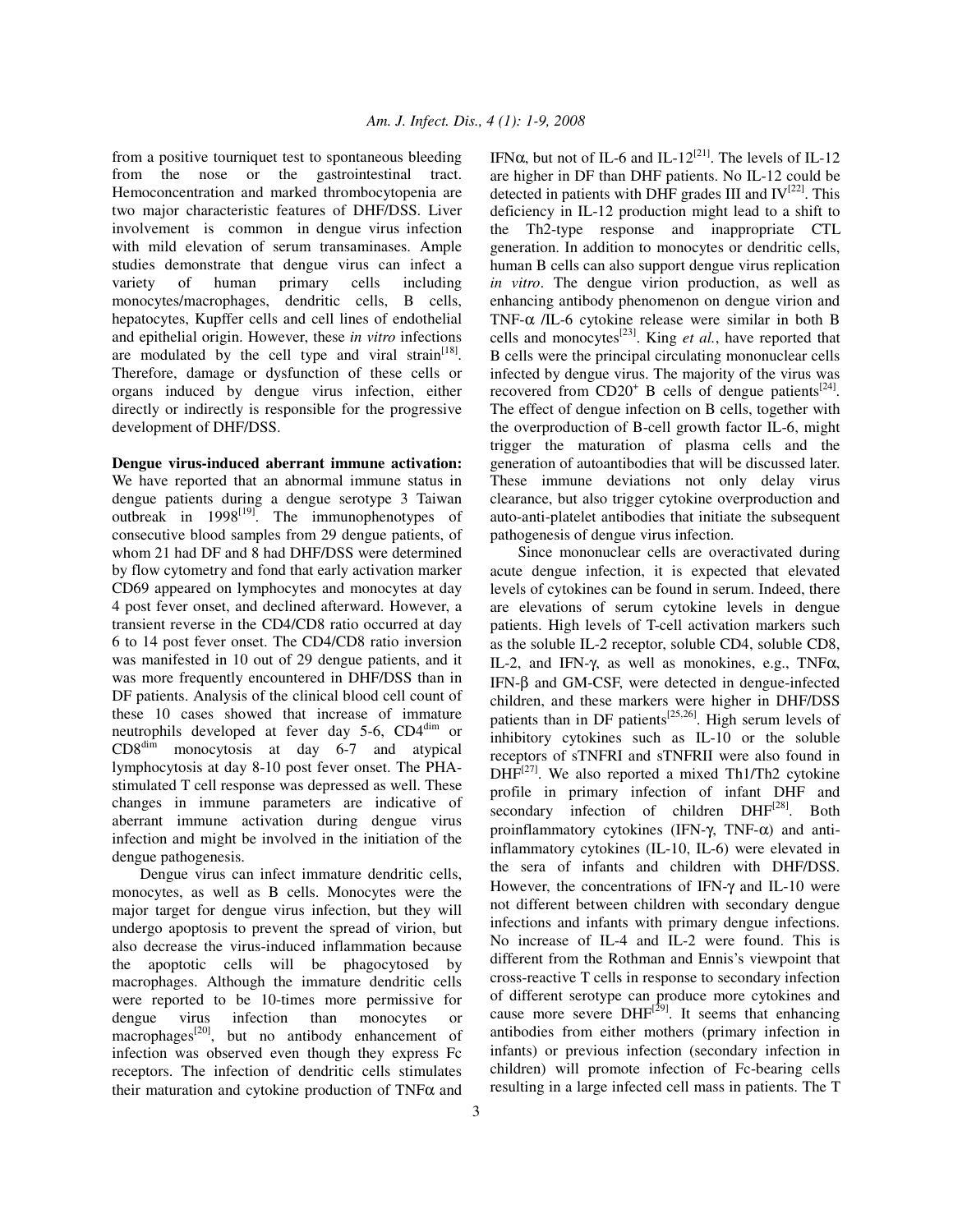cell and cytokine responses are proportional to the infected cell mass. The inflammatory cytokines of IFN-γ and anti-inflammatory cytokines of IL-10 are present simultaneously in DHF/DSS patients. The host responds to dengue virus infection via generation of inflammatory cytokines. Simultaneously, the inhibitory cytokines were also induced to counteract the inflammation. Cytokines can cause cell activation synergistically or antagonistically; the net outcome will depend on the balance between various cytokine actions.

Dengue-infected patients usually are leukopenic for several days during the acute infection, characterized by a decrease in the absolute number of neutrophils and monocytes. However, there are transient neutrophila and monocytosis before leukopenic<sup>[19]</sup>. Dengue virus stimulation induced neutrophils activation to release chemokines such as IL-8, MIP-1 $\alpha$  and MIP-1 $\beta$ , as well as neutrophil granular enzyme, MPO and to express CD11b/CD18 and Toll-like receptor 4. The neutrophil or monocyte activation also contributes to the pathogenesis of DHF/DSS.

**Dengue virus-induced anti-platelet and antiendothelial cell autoantibodies:** Thrombocytopenia is common in dengue fever and always found in  $DHF/ DSS^{[1,2]}$ . The pathogenesis of thrombocytopenia is poorly understood. It was suggested that dengue virusinduced bone marrow suppression depressed platelet synthesis and resulted in thrombocytopenia<sup>[30]</sup>. The dengue-2 virus can also bind to human platelets in the presence of virus-specific antibodies, and an immunemediated clearance of platelets was proposed to involve in the pathogenesis of thrombocytopenia in  $DHF/ DSS^{[3]}$ . Parvovirus infection is reported to associate with childhood idiopathic thrombocytopenic purpura<sup>[32,33]</sup>. We have reported that IgM anti-platelet autoantibodies in dengue patients or in dengue virusinfected mice<sup>[34,35]</sup>. The titer of IgM anti-platelet antibodies is higher in DHF/DSS than in DF patients. The presence of these autoantibodies not only induces platelet lysis via complement activation, but also inhibits ADP-induced platelet aggregation. The antiplatelet antibody binding activity was not observed in other virus-infected patient sera. Although there was no difference or correlation between the anti-platelet IgM levels with the platelet counts both in infants and children with DHF/DSS, or non-shock DHF versus DSS, auto anti-platelet antibodies can indeed contribute to the destruction of platelets $^{[36]}$ .

The binding reactivity of the sera of DHF/DSS with endothelial cells was detected by flow cytometric analysis. There were higher percentages of endothelial cells reactive with DHF/DSS than those with DF patient sera<sup>[37]</sup>. There were both IgM and IgG anti-endothelial cell antibodies. The levels of anti-endothelial cell antibodies were not different between non-shock DHF and DSS in infants or children. No relation between the levels of anti-endothelial cell autoantibodies and the increase in hematocrit, an evidence of plasma leakage was observed. Furthermore the anti-platelet and antiendothelial cell IgM or IgG levels were not different between primary infection of infant and secondary infection of children. Further studies showed that the platelet or endothelial cell binding activities were inhibited by pretreatment with dengue virus nonstructural protein 1 (NS1). A molecular mimicry between the dengue virus and endogenous self-proteins was proposed to be one of the mechanisms for the induction of autoimmunity during dengue virus infection.

**Dengue virus-induced vasculopathy:** The most characteristic feature of DHF/DSS and the best indicator of disease severity is plasma leakage. Plasma leakage is caused by a diffuse increase in capillary permeability and manifests as any combination of hemoconcentration, pleural effusion, or ascites. It usually becomes evident on days 3-7 of illness, during which time dengue fever resolve<sup>[1,2]</sup>. Plasma leakage occurs systemically, progressing quickly, but will resolve within 1 to 2 days in patients who receive appropriate fluid resuscitation. No subsequent tissue or organ dysfunction is observed. Although perivascular edema is obvious, no obvious destruction of vascular endothelial cells has been reported. It was previously thought that plasma leakage was due to altered vascular permeability rather than to structural destruction of endothelial cells. The functional alteration of endothelial cells is probably caused via by-standard effects of cytokine or mediator release in dengue infection. The dengue virus can infect endothelial cells *in vitro* which leads to apoptosis as well as production of cytokines and chemokines such as IL-6, IL-8 and RANTES<sup>[38,39]</sup>, but no infection on human DHF/DSS biopsy has been demonstrated.

We have reported that the anti-NS1 antibodies can cross-react with non-infected endothelial cells and induce these cells to undergo apoptosis $[40]$ . The signaling pathway involved the expression of iNOS and the production of NO after stimulation by anti-NS1 antibodies<sup>[42]</sup>. Production of NO further caused upregulation of p53 and Bax and down-regulation of Bcl-2 and Bcl-xL, the pro- and anti-apoptotic factors that lead to cytochrome c release and caspase-3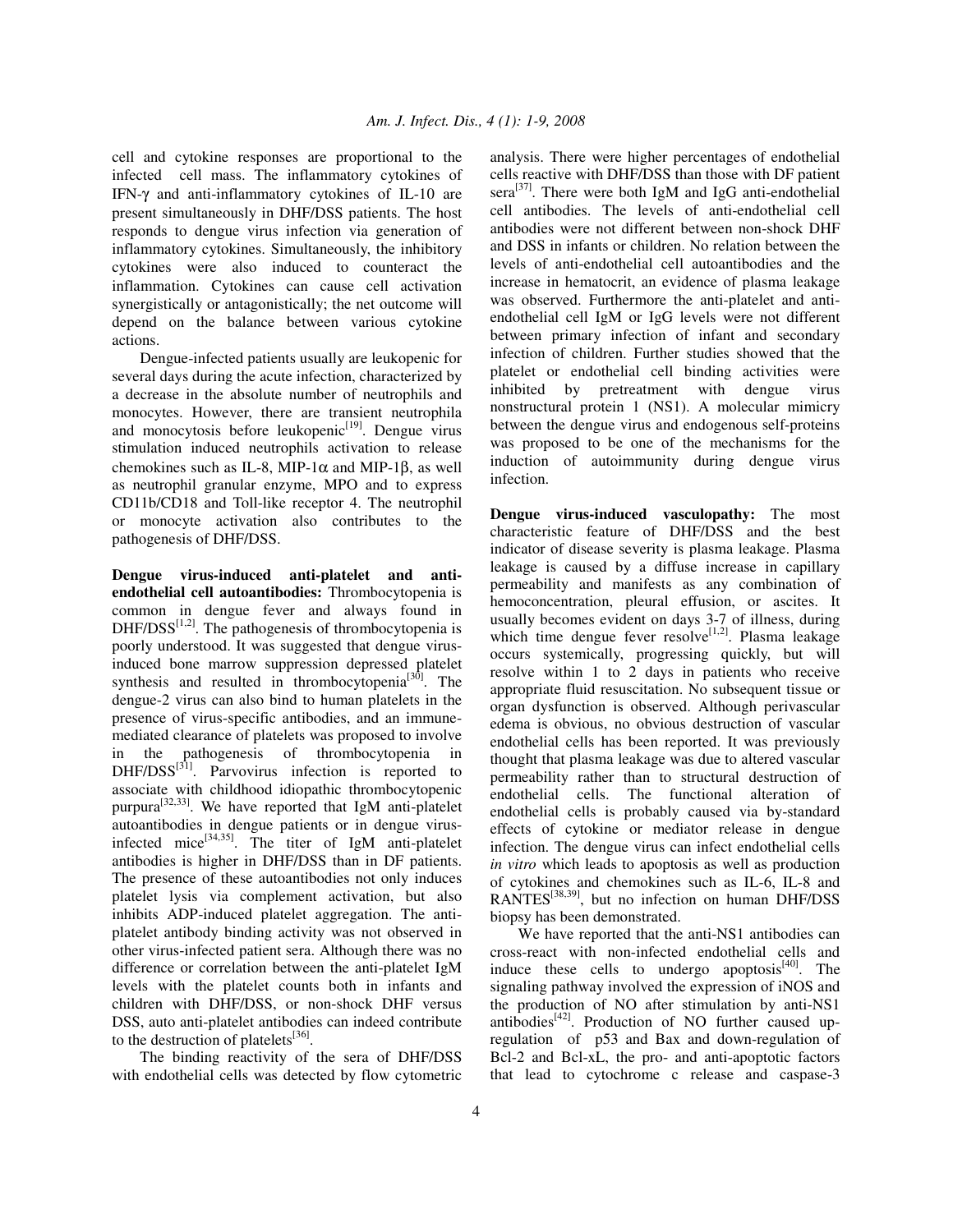activation. Tyrosine phosphorylation and NF-κB activation were found after anti-NS1 stimulation in endothelial cells<sup>[40]</sup>. Furthermore, the anti-prM antibody can bind to endothelial cells, one of the antigens is heat shock protein (HSP)  $60^{[43]}$ .

Dengue virus-infected endothelial cells are capable of activating complement and inducing the expression of adhesion molecules such as  $ICAM-1^{[44]}$ . The expression of ICAM-1 together with the production of chemokines IL-8 and RANTES increases the adherence of polymorphonuclear cells and mononuclear cells, respectively, and results in increased vasopermeability and thrombomodulin release, a marker of endothelial cell damage. Serum levels of TM in infants and children with DHF/DSS were higher than those of controls, but their levels were not correlated with the severity of DHF in infants and children. Although there was no correlation between the serum levels of TM and the levels of anti-endothelial cell autoantibodies as well as the increase in hematocrit in infants and children with DHF/DSS, this indicates that endothelial cell structural damage occurred *in vivo* under certain conditions. It seems that both direct viral cytopathic effects and immune mediated damage by leukocyte recruitment can cause structural injury to infected endothelial cells. This vascular leakage can be induced either directly or indirectly during dengue virus infection. Moreover, although the endothelial cell surface molecules that are recognized by these autoreactive antibodies need to be identified, a crossreactivity exists between endothelial cells and dengue virus antigens due to the molecular mimicry. The endothelial cells do not need to be infected by dengue virus to be targeted. The cross-reactive anti-dengue antibody such as anti-NS1 or anti-prM can bind to the un-infected endothelial cells to cause its damage. Because endothelium plays a crucial role in maintaining hemostasis, damage of endothelial cells during dengue virus infection may skew the procoagulant/ anticoagulant balance of endothelium and increase the bleeding tendency. The sequestration of platelets by activated endothelial cells might also contribute to the development of thrombocytopenia.

**Dengue virus-induced coagulopathy:** Some viral infections can cause hemostatic abnormalities. Hemorrhage is a consequence of either a more pronounced degree of thrombocytopenia and associated platelet dysfunction or disseminated intravascular coagulation. In dengue virus-induced hemorrhagic manifestations, platelet-vascular abnormalities are more common, but as the severity of illness progresses, massive bleeding with disseminated intravascular coagulation can occur. Hemostasis is maintained by the balance between coagulation and fibrinolysis. The coagulation system can be activated by both intrinsic and extrinsic pathways to form thrombin which converts fibrinogen to fibrin. The fibrinolytic system, on the other hand, can break down fibrin into fibrin degradation products. The human fibrinolytic system is comprised of plasminogen, a proenzyme, which can be activated to the active plasmin enzyme by several types of plasminogen activators. The principle endogenous activator of plasminogen is the tissue-type plasminogen activator (tPA) <a>[45]</a>. Plasminogen activator inhibitor (PAI-1), which is produced by platelets, liver, and endothelium, on the other hand, is the major inhibitor of tPA. Generally, coagulation activation triggers a secondary activation of fibrinolysis that is rapidly shut off by the release of large amounts of PAI- $1^{[46]}$ .

During acute dengue virus infection, coagulation parameters such as platelet counts, activated partial thromboplastin time (APTT) as well as fibrinolytic parameters of tPA and PAI-1 are altered. APTT is prolonged while tPA increases. Both coagulation and fibrinolysis are activated, and this activation is much more severe in DHF/DSS than in DF patients. After convalescence, rises in the PAI-1 level and platelet counts are concomitant with the decline in the tPA level and a return to normal of APTT. The tPA/PAI-1 ratio is higher in DHF/DSS than in DF patients. APTT prolongation and tPA/PAI-1 ratio increase in the acute stage of dengue virus infection correlate with disease severity and can be used as early indicators of  $DHF/ DSS^{[47]}$ . APTT and prothrombin time are indicators of intrinsic and extrinsic pathways of coagulation, respectively. Only APTT, but not prothrombin time, is prolonged in dengue virus infection, suggesting that a defect occurs in the intrinsic pathway of coagulation. This can be caused by either downregulation of the synthesis of specific factors or by increased consumption of specific factors. Because mild hepatitis is found in dengue virus infection, an analysis of the linear correlation and regression between the levels of aspartate aminotransferase (AST)/alanine aminotransferase (ALT) and APTT shows a strong association between AST/ALT elevation and APTT prolongation in DHF patients. Dysfunction of the damaged liver might be responsible for the decreased synthesis of specific factors in the intrinsic pathway. Increased factor consumption as indicated by high levels of tPA is also associated with APTT prolongation, but in a less significant manner. Therefore, both decreased synthesis and increased consumption of coagulation factors are involved in the prolongation of APTT.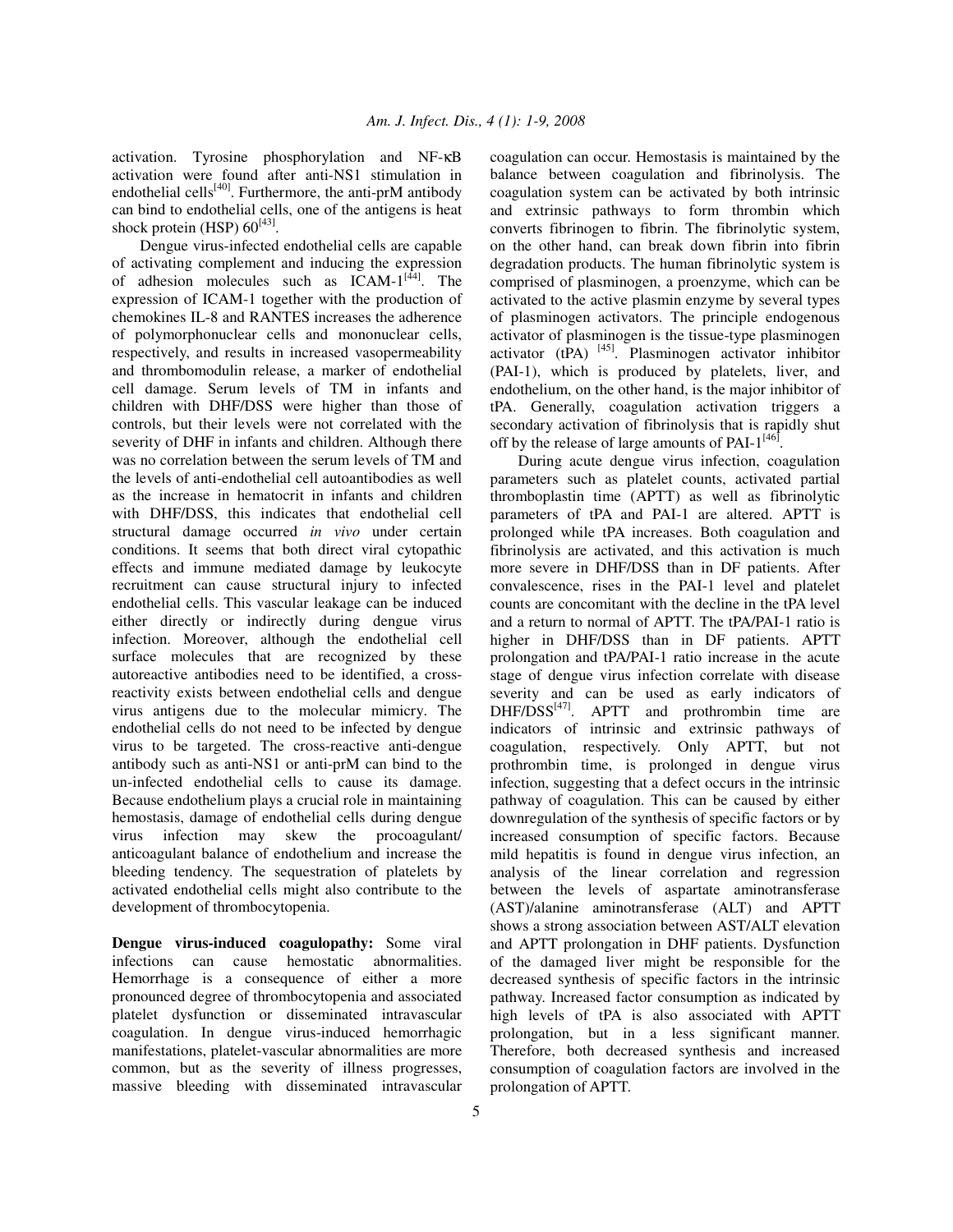

Fig. 1: Autoantibody-associated immunopathogenesis of dengue hemorrhagic fever. Dengue virus infection causes aberrant immune responses including CD4/CD8 ratio inversion, monocytosis, and atypical lymphocytosis, which not only delay virus clearance, but also trigger cytokine overproduction and autoantibodies to platelets and endothelial cells. These autoantibodies would subsequently initiate the dysfunctions of these cells. The IFN-γ activated macrophages phagocytosize the autoantibody-coated platelets and endothelial cells, result in thrombocytopenia and endothelial cell damage. A transient hemophagocytic activity was induced post acute dengue virus infection

The hyperfibrinolysis in the acute stage of DHF/DSS is caused by increased production of tPA. Analysis of the linear correlation and regression shows a significant association between serum IL-6 and tPA in DHF, but not in DF. Dengue virus infection induces endothelial production of tPA as well as IL-6. The *de novo* synthesis of tPA is blocked by anti-IL-6 antibodies, indicating that tPA production by endothelial cells is IL-6 dependent<sup>[48]</sup>. Furthermore, antibodies against dengue virus E protein can bind to human plasminogen. It can either inhibit plasmin activity or enhance plasminogen activation<sup>[49]</sup>. Therefore, both coagulation and fibrinolysis are hyperactivated in the acute stage of dengue virus infection, and are counteracted by increased numbers of platelets and levels of PAI-1 in the convalescent stage. An unbalance between coagulation and fibrinolysis may cause hemorrhage in DHF/DSS.

Dengue virus can infect the liver and cause hepatitis. Elevated serum transaminase levels were found in dengue patients, and the degree of AST level elevation correlates with that of hemorrhage<sup>[50]</sup>. In dengue-viral hepatitis, the level of AST is higher than ALT with a ratio of around  $1 \sim 1.5$ , while other types of virally induced hepatitis have more ALT than AST.

Using hepatoma cell lines, dengue virus can induce apoptosis as well as RANTES chemokine production via oxidative stress and NF- $\kappa$ B activation<sup>[51,52]</sup>. RANTES is preferentially induced by dengue virus but not enterovirus in liver cells. Patients with dengue virus infection have increased RANTES serum levels compared to those with other viral infections. RANTES is a chemokine capable of recruiting lymphocytes and NK cells to sites of inflammation. It is not clear whether the liver damage is a direct effect of virus replication or an indirect effect of RANTES-mediated inflammation. The balance between virus elimination and tissue damage might affect the severity of the disease. Since the liver is known to be the site for synthesis of most coagulation factors, reduced levels of coagulation factors are either the results of increased consumption or impaired synthesis. The latter is the likely consequence of liver injury. IL-6 can downregulate the synthesis of coagulation factor XII, the first factor to initiate the intrinsic pathway of coagulation<sup>[53]</sup>. APTT prolongation in DHF patients caused by a deficiency of intrinsic pathway is probably due to impaired synthesis of coagulation factor XII in the liver.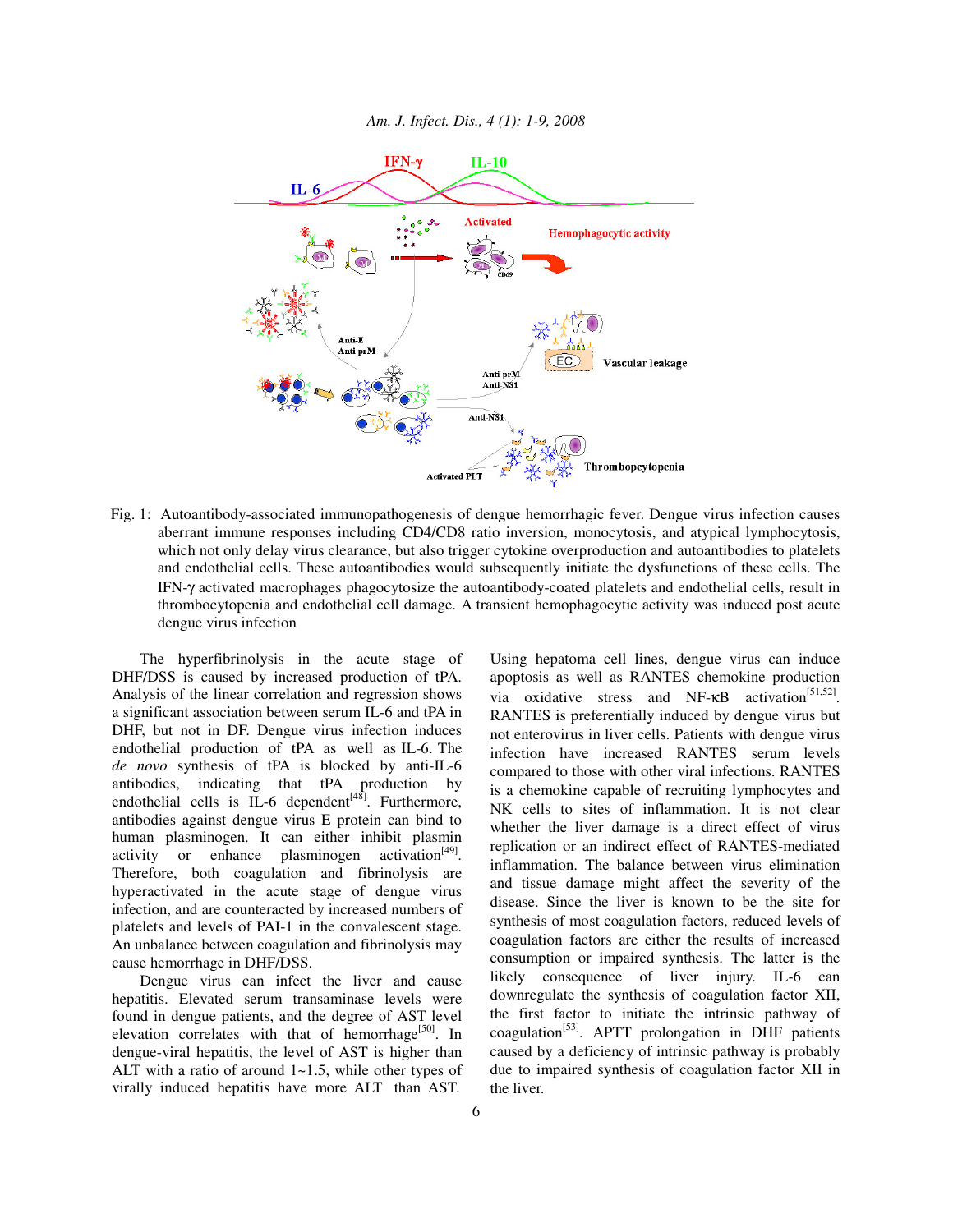**Immunopathogenesis of DHF:** The characteristic features of DHF/DSS include capillary leakage, thrombocytopenia, and coagulopathy. Taking into consideration of several key observations such as: Dengue virus infection induces transient immune aberrant activation of CD4/CD8 ratio inversion and cytokine overproduction. Dengue virus infection induces autoimmunity due to molecular mimicry. Anti-NS1 or anti-prM antibodies can cross-react with platelets and endothelial cells. The binding to platelets causes platelet lysis in the presence of complement, whereas the binding to endothelial cells induces their NO-mediated apoptosis. Dengue virus infection activates both coagulation and fibrinolysis systems. Unbalances between coagulation and fibrinolysis induce hemorrhage in DHF/DSS. We propose a new immunopathogenesis of dengue virus infection-caused disease (Fig. 1).

Dengue virus infection causes intense immune activation. Aberrant immune responses such as cytokine overproduction and generation of autoantibody acting against platelets and endothelial cells occur after dengue virus infection. A molecular mimicry between platelets or endothelial cells with the NS-1 or prM of dengue virus would explain the cross-reactive of anti-NS1 or anti-prM antibody to host cells, and participate in the attack of platelet and endothelial cells during the disease development. Dengue virus could cause severe hemophagocytic syndrome. High serum ferritin level, a macrophage activation marker *in vivo*, was found to be highly elevated in the dengue patients, suggesting that it is a common phenomenon in the dengue patients. This suggests that the monocytes or macrophages were activated by cytokines such as IFN-γ during the dengue disease process after dengue virus infection. The activated macrophages would then achieve the phagocytosis of the autoantibody-coated platelet and thus contribute to the development of thrombocytopenia in DHF/DSS. The anti-NS1 and anti-prM cross-reactive antibody to platelets and endothelial cells provide an explanation for the target specificity and unique feature of thrombocytopenia and plasma leakage during the development of DHF/DSS. The macrophage activation might also be responsible for the sustained disease process, with a high fatality rate, as observed in the elderly dengue virus-infected patients.

## **ACKNOWLEDGMENTS**

This study was supported by grant NHRI-CN-CL9601S from the National Health Research Institute, and NSC95-3112-B006-004 from National Science Council, Republic of China.

## **REFERENCES**

- 1. Bhamarapravati, N., P. Tuchinda and V. Boonyapaknavik, 1967. Pathology of Thailand haemorrhagic fever: A study of 100 autopsy cases. Ann. Trop. Med. Parasitol., 61: 500-510.
- 2. Burke, D.S., A. Nisalak, D.E. Johnson and R.M. Scott, 1988. A prospective study of dengue infection in Bangkok. Am. J. Trop. Med. Hyg., 38: 172-180.
- 3. Guzman, M.G. and G. Kouri, 2001. Dengue: An update. Lancet Infect. Dis., 2: 33-42.
- 4. Mackenzie, J.S., D.J. Gubler and L.R. Petersen, 2004. Emerging flaviviruses: The spread and resurgence of Japanese encephalitis, West Nile and dengue viruses. Nat. Med., 10: S98-S109.
- 5. Liu, J.W., B.S. Khor, C.H. Lee, I.K. Lee, R.F. Chen and K.D.Yang, 2003. Dengue hemorrhagic fever in Taiwan. Dengue Bullet., 27: 19-24.
- 6. Halstead, S.B., 1970. Observations related to pathogenesis of dengue hemorrhagic fever. VI. Hypotheses and discussion. Yale J. Biol. Med., 42: 350-362.
- 7. Halstead, S.B., 2003. Neutralization and antibodydependent enhancement of dengue viruses. Adv. Virus Res., 60: 421-467.
- 8. Kliks, S.C., A. Nisalak, W.E. Brandt, L. Wahl and D.S. Burke, 1989. Antibody-dependent enhancement of dengue virus growth in human monocytes as a risk factor for dengue hemorrhagic fever in infants. Am. J. Trop. Med. Hyg., 40: 444-451.
- 9. Kliks, S.C., S. Nimmanitya, A. Nisalak and D.S. Burke, 1988. Evidence that maternal dengue antibodies are important in the development of dengue hemorrhagic fever in infants. Am. J. Trop. Med. Hyg., 38: 411-419.
- 10. Rico-Hesse, R., L. Harrison, A. Nisalak, D.W. Vaugh, S. Kalayanarooj, S. Green, A.L. Rothman and F.A. Ennis, 1998. Molecular evolution of dengue type 2 virus in Thailand. Am. J. Trop. Med. Hyg., 58: 96-101.
- 11. Rico-Hesse, R., L. Harrison, R. Salas, D. Tovar, A. Nisalak, C. Ramos, J. Boshell, M. Rde Mesa, R. Nogueira and A. Travassos da Rosa, 1997. Origins of dengue 2 viruses associated with increased pathogenicity in the Americas. Virology, 230: 244-251.
- 12. Leitmeyer, K.C., D.W. Vaughn, D.M. Watts, R. Salas, I. Villalobos, C. deChacon Ramos and R. Rico-Hesse, 1999. Dengue virus structural difference that correlates with pathogenesis. J. Virol., 73: 4738-4747.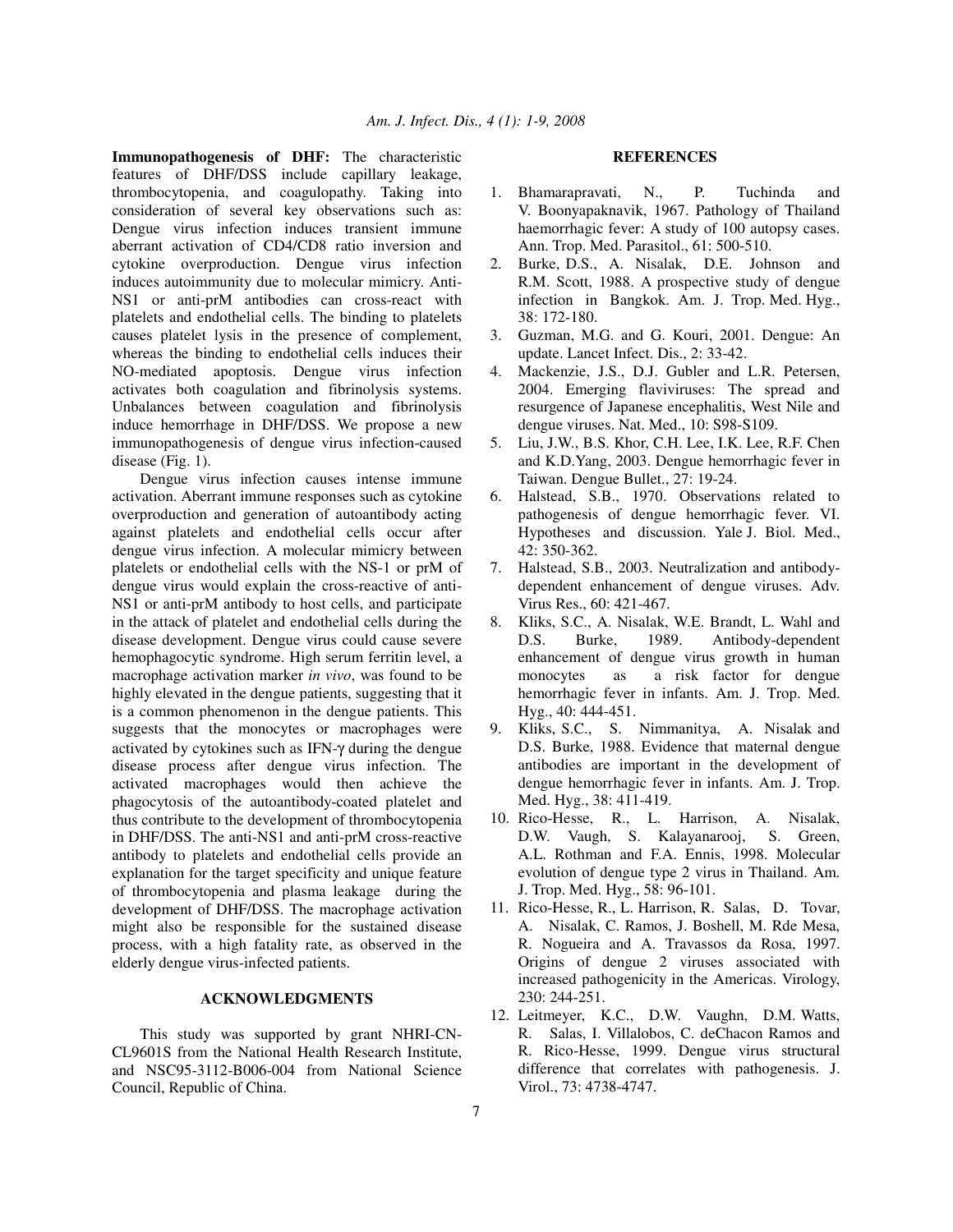- 13. Vaughn, D.W., S. Green, S. Kalayanarooj, B.L. Innis, S. Nimmannitya, S. Suntayakorn, T.P. Endy, B. Raengsakulrach, A.L.Rothman, F.A. Ennis and A. Nisalak, 2000. Dengue viremia titer, antibody response pattern, and virus serotype correlate with severity. J. Infect. Dis., 181: 2-9.
- 14. Vaughn, D.W., S. Green, S. Kalayanarooj, B.L. Innis, S. Nimmannitya, S. Suntayakorn, A.L. Rothman, F.A. Ennis and A. Nisalak, 1997. Dengue in the early febril phase: viremia and antibody responses. J. Infect. Dis., 176: 322-330.
- 15. Rothman, A.L., 2003. Immunology and Immunopathogenesis of Dengue Disease. In: Maramorosch, K., A.L. Shatkin, F.A. Murphy, T.J. Chambers and T.P. Monath (Eds.). Flaviviruses: Pathoggnesis and Immunity, Academic Press Inc., San Diego, CA., 60: 397-419
- 16. Rothman, A.L., 2004. Dengue: Ddefining protective versus pathologic immunity. J. Clin. Invest., 113: 946-951.
- 17. Lei, H.Y., T.M. Yeh, H.S. Liu, Y.S. Lin, S.H. Chen and C.C. Liu, 2001. Immunopathogensis of dengue virus infection. J. Biomed. Sci., 8: 377-388.
- 18. Diamond, M.S., D. Edgil, G. Roberts, B. Lu and E. Harris, 2000. Infection of human cells by dengue virus is modulated by different cell types and viral strains. J. Virol., 74: 7814-7823.
- 19. Liu, C.C., K.J. Huang, Y.S. Lin, T.M. Yeh, H.S. Liu and H.Y. Lei, 2002. Transient CD4/CD8 ratio inversion and immune deviation during dengue virus infection. J. Med. Virol., 68: 241-252.
- 20. Wu, S.J.L., G. Grouard-Vogel, W. Sun, J.R. Mascola, E. Brachtel, R. Putvatana, M.K. Louder, L. Filgueira, M.A. Marovich, H.K. Wong, A. Blauvelt, G.S. Murphy, M.L. Robb, B.L. Innes, D.L. Birx, C.G. Hayes and S.S. Frankel, 2000. Human skin Langerhans cells are targets of dengue virus infection. Nat. Med., 6: 816-820.
- 21. Ho, L.J., J.J. Wang, M.F. Shaio, C.L. Kao, D.M Chang and J.H. Lai, 2001. Infection of human dendritic cells by dengue virus causes cell maturation and cytokine production. J. Immunol., 166: 1499-1506.
- 22. Pacsa, A.S., R. Agarwal, E.A. Elbishbishi, U.C. Chaturvedi, R. Nagar and A.S. Mustafa, 2000. Role of interleukin-12 in patients with dengue hemorrhagic fever. FEMS Immunol. Med. Microbiol., 28: 151-155.
- 23. Lin, Y.W., K.J. Wang, H.Y. Lei, Y.S Lin, T.M. Yeh, H.S. Liu, C.C. Liu and S.H. Chen, 2002. Virus replication and cytokine production in dengue

virus-infected human B lymphocytes. J. Virol., 76: 12242-12249.

- 24. King, A.D., A. Nisalak, S. Kalayanrooj, K.S.A. Myint, K. Pattanapanyasat, S. Nimmannitya and B.L. Innis, 1999. B cells are the principal circulating mononuclear cells infected by dengue virus. Southeast Asian J. Trop. Med. Public Health, 30: 718-728.
- 25. Kurane, I., B.L. Innis, S. Nimmannitya, A. Nisalak, A. Meager, J. Janus and F.A. Ennis, 1991. Activation of T-lymphocytes in dengue virus infection. High levels of soluble interleukin 2 receptor, soluble CD4, soluble CD8, interleukin 2, and interferon-gamma in sera of children with dengue. J. Clin. Invest., 88:1473-1480.
- 26. Kurane, I., Innis, B.L., Nimmannitya, S., Nisalak, A., Meager, A., Ennis and F.A, 1993. High levels of interferon alpha in the sera of children with dengue virus infection. Am. J. Trop. Med. Hyg., 48: 222-229.
- 27. Green, S., D.W. Vaughn, S. Kalayanarooj, S. Nimmannitya, S. Suntayakorn, A. Nisalak, A.L. Rothman and F. A. Ennis, 1999. Elevated plasma interleukin-10 levels in acute dengue correlate with disease severity. J. Med. Virol., 59: 329- 334.
- 28. Hung, N.T., H.Y. Lei, N.T. Lan, Y.S. Lin, K.J. Huang, L.B. Lien, C.F. Lin, T.M. Yeh, D.Q. Ha, V. T. Q. Huong, L.C. Chen, J.H. Huang, L.T. My, C.C. Liu and S.B. Halstead, 2004. Dengue hemorrhagic fever in infants: A study on clinical and cytokine profiles. J. Infect. Dis., 189: 221-232.
- 29. Rothman, A.L. and F.A. Ennis, 1999. Immunopathogenesis of dengue hemorrhagic fever. Virology, 257: 1-6.
- 30. La Russa, V.F. and B.L. Innis, 1995. Mechanisms of dengue virus-induced bone marrow suppression. Baillieres Clin. Haem., 8: 249-270.
- 31. Wang, S., R. He, J. Patarapotikul, B.L. Innis and R. Anderson, 1995. Antibody-enhanced binding of dengue-2 virus to human platelets. Virology, 213: 254-257.
- 32. Heegaard, E.D., S. Rosthoj, B.L. Petersen, S. Nielsen, F. Karup Pedersen and A. Hornsleth, 1999. Role of parvovirus B19 infection in childhood idiopathic thrombocytopenic purpura. Acta Paediatr, 88: 614-617.
- 33. Yoto, Y., T. Kudoh, N. Suzuki, S. Katoh, Y. Matsunaga and S. Chiba, 1993. Thrombocytopenia induced by human parvovirus B19 infections. Eur. J. Haematol., 50: 255-257.
- 34. Lin, C,F., H.Y. Lei, C.C. Liu, H.S. Liu, T.M. Yeh, S.T. Wang, T.I. Yang, F.C. Sheu, C.F. Kuo and Y.S. Lin, 2001. Generation of IgM anti-platelet